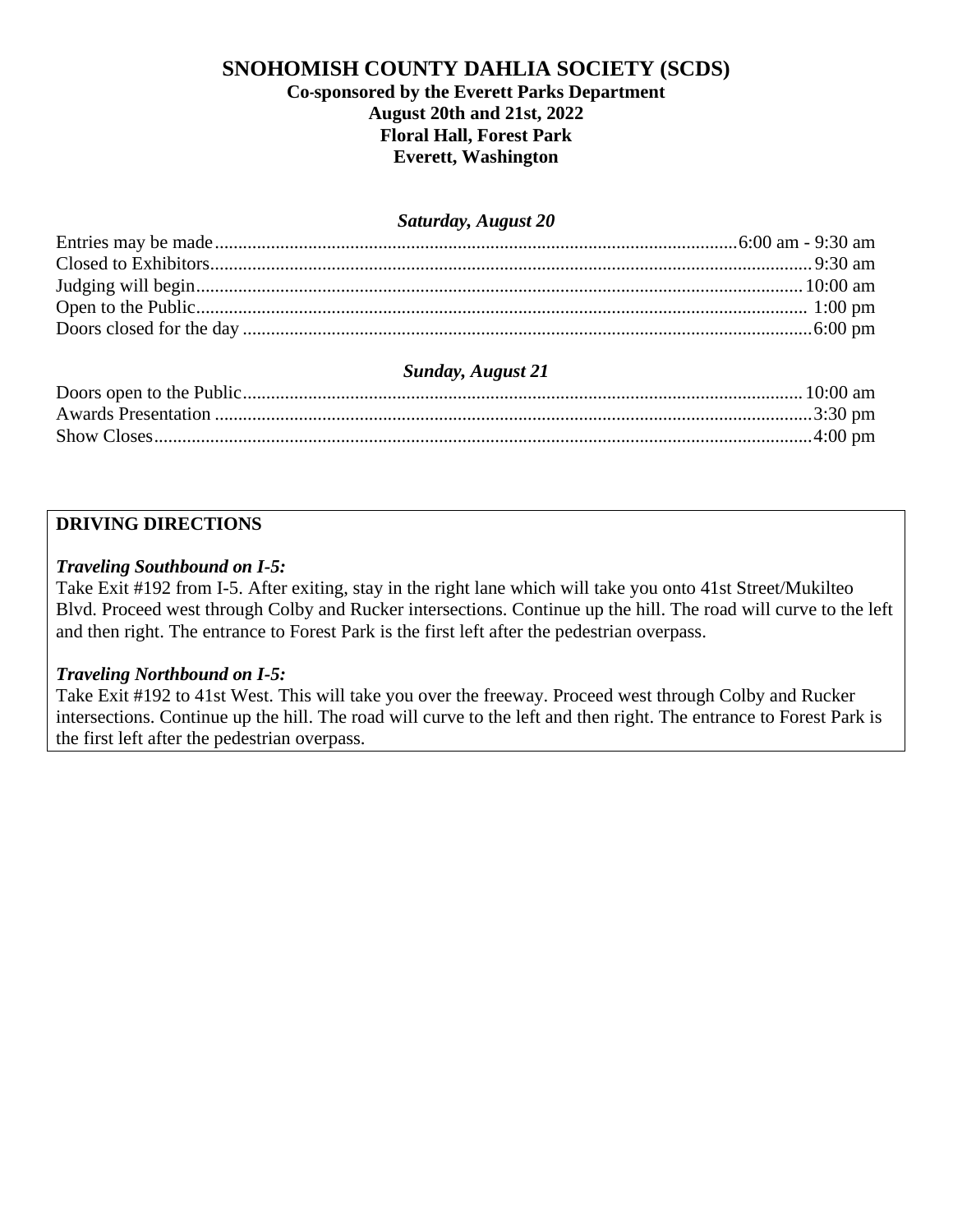#### **SNOHOMISH COUNTY DAHLIA SOCIETY**

# **SPECIAL ENTRIES**

*Novice - Pink Tags; Amateur - Yellow Tags; Open - White Tags*

| FULLY DOUBLE DAHLIA OF THE YEAR – Clearview Edie (Single-bloom entry) |  |
|-----------------------------------------------------------------------|--|
|                                                                       |  |
|                                                                       |  |
|                                                                       |  |
|                                                                       |  |

# **OPEN-CENTERED DAHLIA OF THE YEAR –** *Kelsey Dwarf* **(**Triple-bloom entry**)**

#### **OPEN TO ALL**

*Use White Tags Only*

# *For classes 263 - 280 all entries must be disseminated*

| Entry fee is \$5 to enter this class. Remember, you can enter as many blooms as you have available. Cash<br>prizes (3 total) will depend upon the number of entries. Please contact Alli Richards at 425-923-7945 to sign<br>up for this competition. |  |
|-------------------------------------------------------------------------------------------------------------------------------------------------------------------------------------------------------------------------------------------------------|--|
| Single-bloom entry                                                                                                                                                                                                                                    |  |
| Single-bloom entry                                                                                                                                                                                                                                    |  |
| Single-bloom entry                                                                                                                                                                                                                                    |  |
| Triple-bloom entry                                                                                                                                                                                                                                    |  |
| Single-bloom entry                                                                                                                                                                                                                                    |  |
| Single-bloom entry                                                                                                                                                                                                                                    |  |
| \$100 cash prize                                                                                                                                                                                                                                      |  |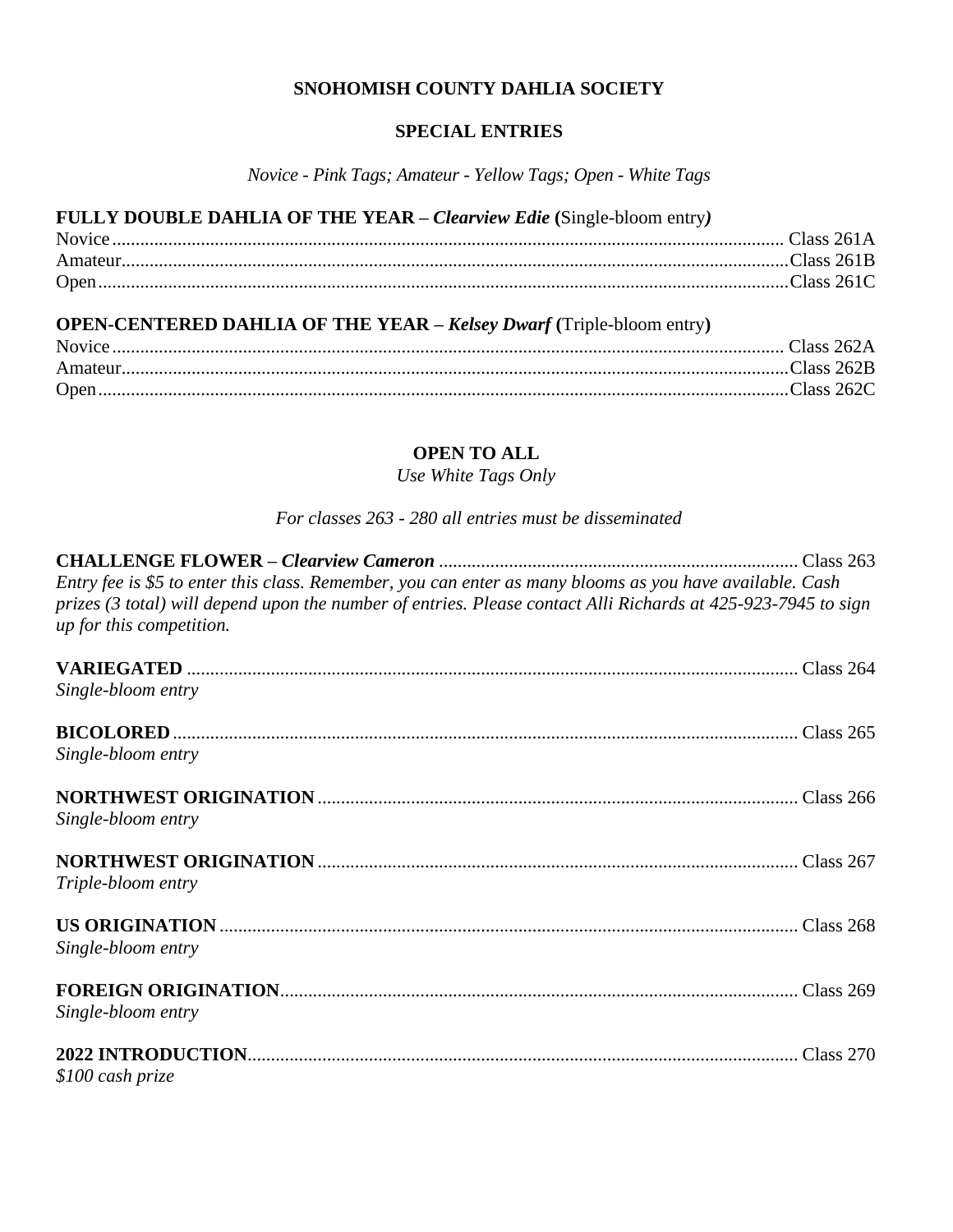### **SNOHOMISH COUNTY DAHLIA SOCIETY SPECIAL ENTRIES**

#### **OPEN TO ALL**

*Use White Tags Only*

## **COLLECTIONS**

| 3 Varieties |  |
|-------------|--|
| 3 Varieties |  |
| 3 Varieties |  |
|             |  |

# **DAHLIAS GROWN EAST OF THE CASCADES**

*Dahlias must be grown and shown by exhibitors from east of the Cascades*

**OUTHOUSE SECTION**..................................................................................................................... Class 286 *This is a fun section for exhibitors to grab their worst flower and enter it in a competition. Excellent form and color will be penalized.*

- *Only one entry per exhibitor please.*
- *Exhibit your bloom in this section but be sure to enter it in someone else's name. You must not enter in your own name. Enter your exhibitor number.*
- *More details will follow on this class in the summer newsletter and on the day of the show.*
- *The "prize winning" dahlia, or Worst in Show, will be awarded a special OUTHOUSE award*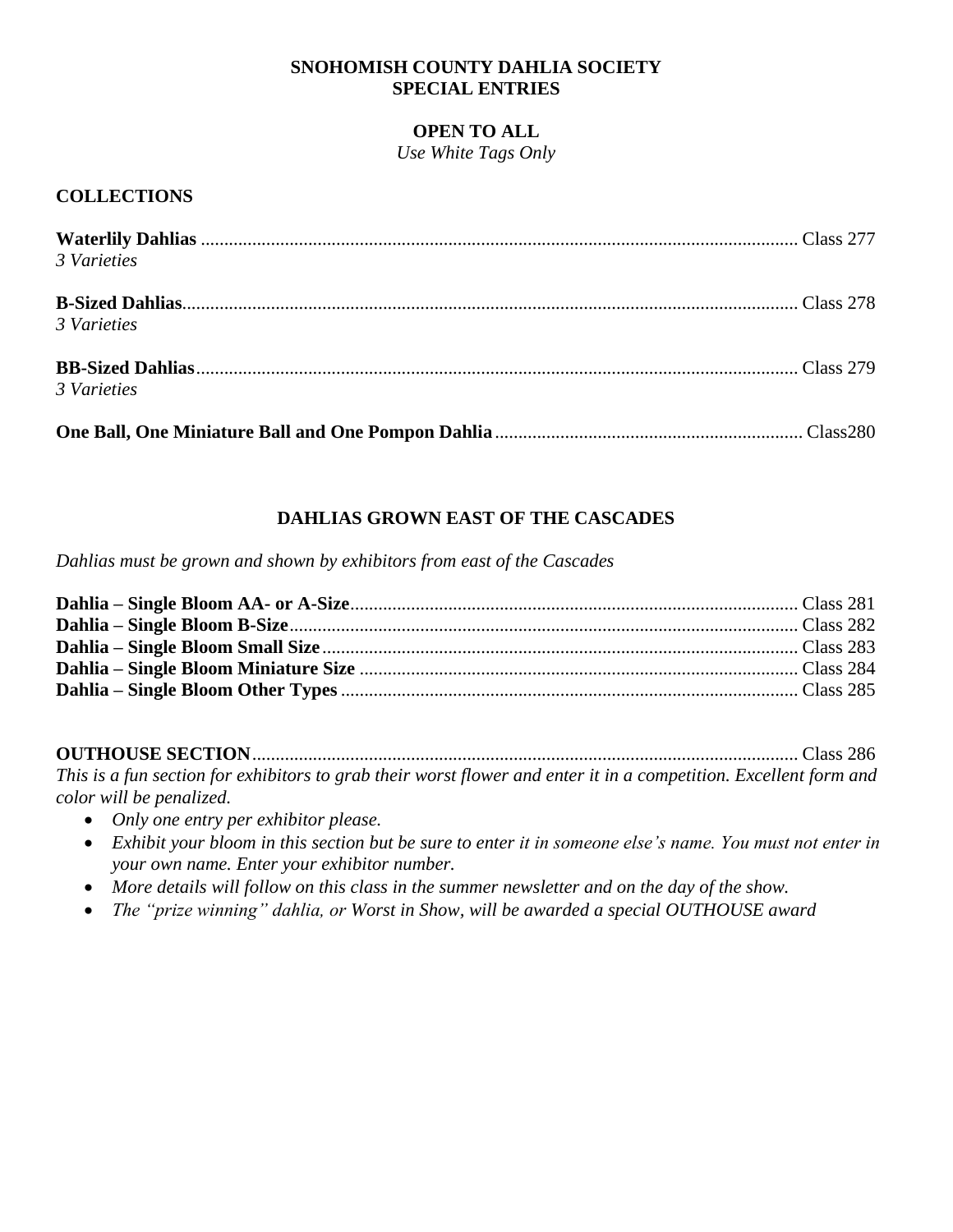# **SNOHOMISH COUNTY DAHLIA SOCIETY**

# **DAHLIA PHOTOGRAPHY**

# **OPEN TO ALL**

*Use White Tags Only*

| Original or Digitally Enhanced |  |
|--------------------------------|--|

## **Dahlia Photography Rules**

**ELIGIBILITY**: Open to non-commercial photographers. Photos which have won prizes in any previous shows are ineligible.

**FORMAT**: In classes 287 and 288, a dahlia bloom or blooms must dominate the image area. Only matted color prints may be entered. Print size must fit within an 11 by 14-inch mat.

**ENTRY TAGS**: Use open division (white) tags with the following information filled in: Section number, Class number, Photo Title (in the Name blank); Exhibitor's name and number. Attach tag to the back of the mat so that it hangs below the photo. Tag must be readable when viewing the photo from the front.

**JUDGING**: Entries will be judged from a cultural perspective (form, color, etc.) and from an image perspective (composition, lighting, sharpness, etc.).

**AWARDS**: Ribbons will be awarded for first and second place in each class. A prize will be awarded to all first and second place winners and to the 'Best Photo' in show.

## **SCDS ORIGINATION**S

| Single-bloom entry of any AA, A or B disseminated variety originated by any                                                                                                                            |  |
|--------------------------------------------------------------------------------------------------------------------------------------------------------------------------------------------------------|--|
| Single-bloom entry of any BB, M, Ball, MB, Waterlily, or other type originated by any                                                                                                                  |  |
| Single-bloom entry from three different SCDS originators, staged in one container.                                                                                                                     |  |
| Vases must have minimum of 7 dahlia blooms and dahlias must dominate the display. For each vase entered<br>in this class, you will receive one ticket for a chance to win \$25 in two random drawings. |  |

**FLOATING WATERLILY DAHLIAS** ............................................................................................ Class 275 *A waterlily bloom with less than a 2-inch stem free floating in clear water in a container. No frogs of any type are allowed.*

**PEOPLE'S CHOICE**.......................................................................................................................... Class 276 *Each exhibitor may enter one dahlia only in this section. First entry takes precedent. Balloting closes at 3:30 p.m. Sunday.*